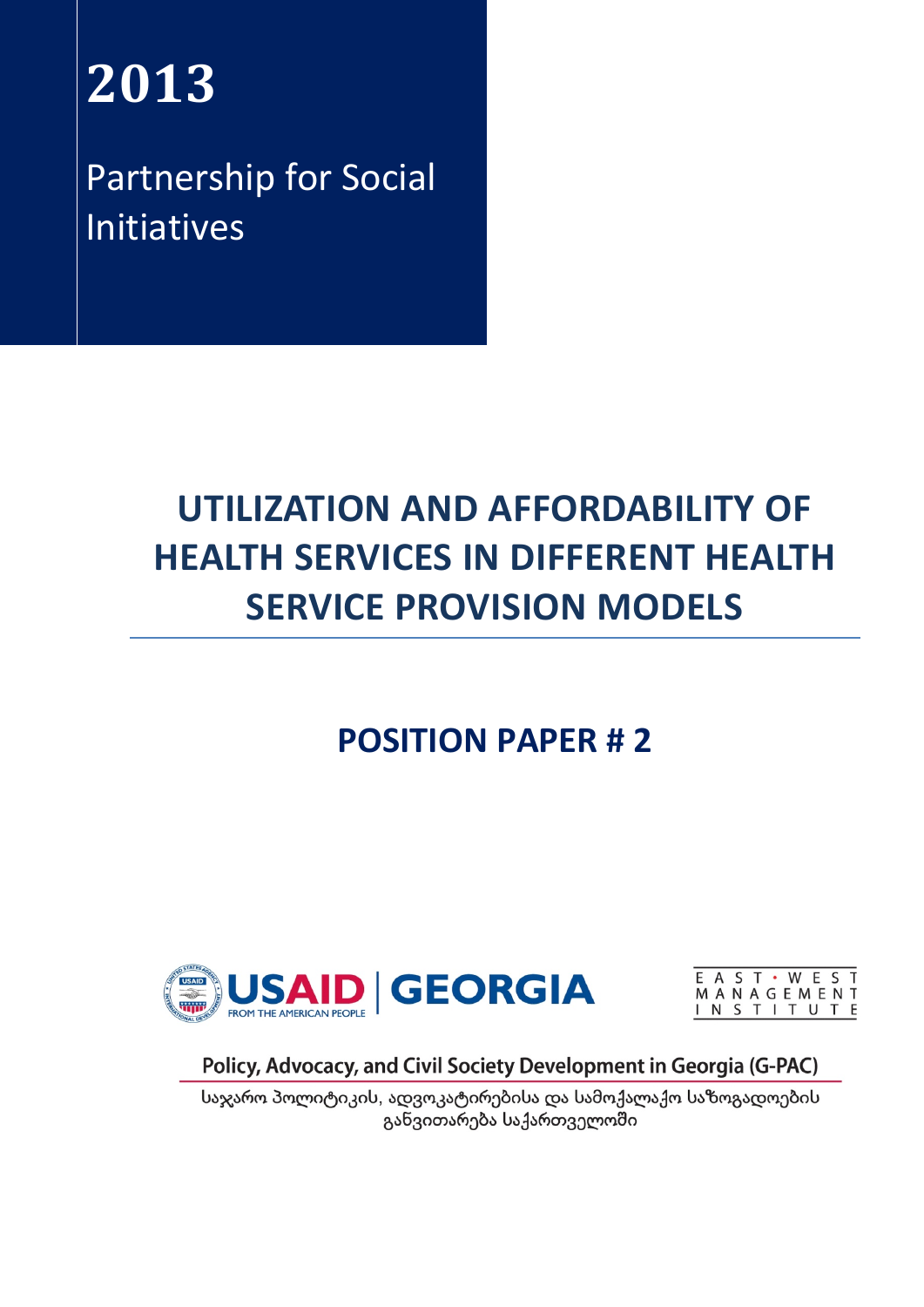# **TABLE OF CONTENT**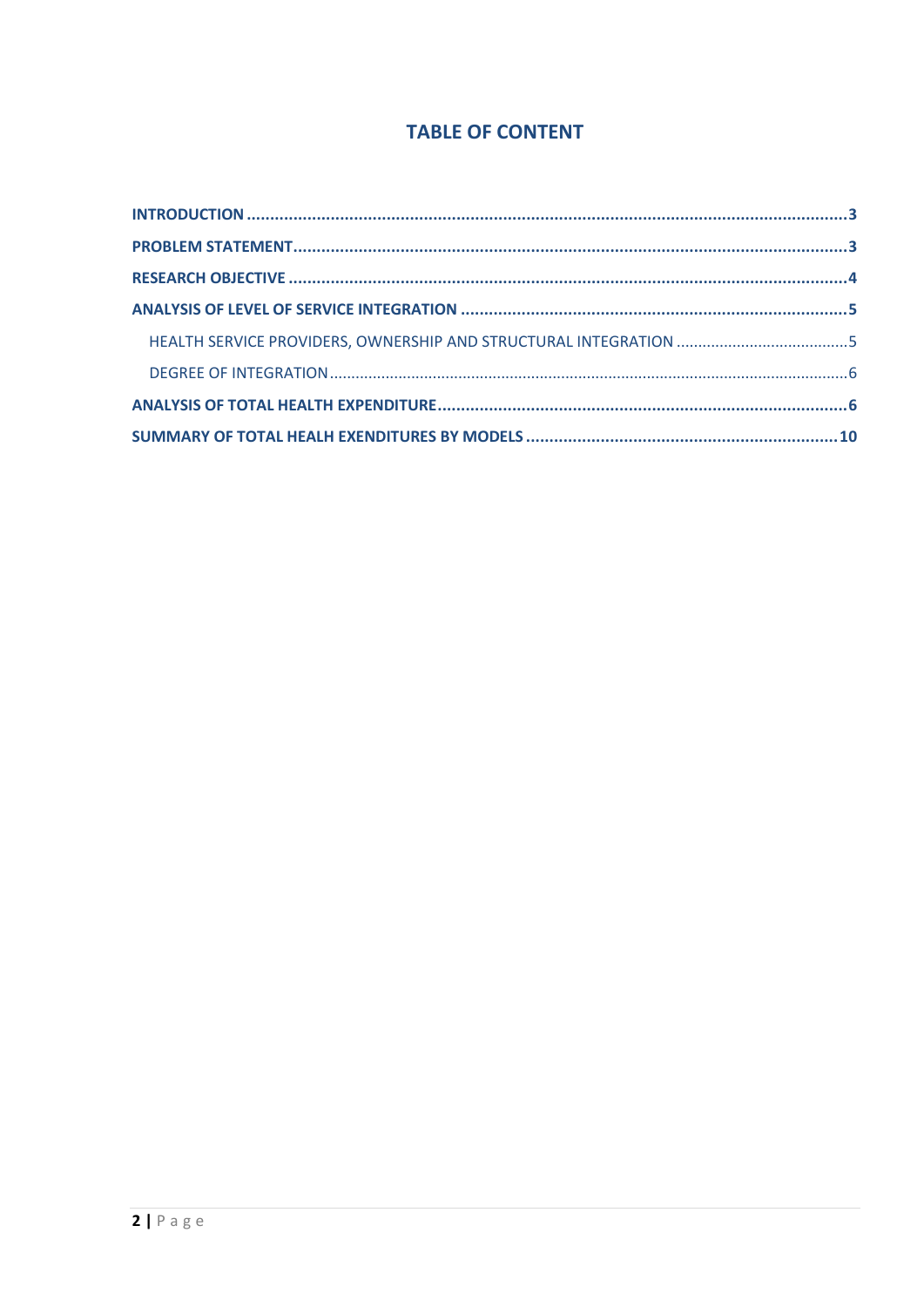#### <span id="page-2-0"></span>**INTRODUCTION**

Since independence the health care system of Georgia is in a regular reform state. The first big-bang reform was initiated back in 1996 when the separation of the health care financing, stewardship and provision has been introduced. In 1999 the Government embarked on the privatization of the sector. Since then all health providers became subject to the commercial law, some hospitals and outpatient clinics undergo the privatization though stocks of the most of the facilities were still under the state ownership. Shortly after the Rose revolution the government came up with two main reform plans. The first one was a massive hospital privatization plan which aimed at downsizing and upgrading of the hospital sector. As a result some of the hospitals were privatized, though the reform has been put on hold as a result of the economic downturn and Russia -Georgia conflict in 2008. Another reform plan was the novel approach for ensuring service provision to the poorest layers of population. Given reform was mainly directed towards establishing and institutionalization of the Pubic Private Partnership in the sector. More specifically, in 2007 the state financed health vouchers distributed to the poor were exchanged by the latter into the health insurance policy being administered by the private insurance companies (IC). This reform showed to be successful in ensuring improved access of poor to the health services as well as decrease of out of pocket payments according to the Health service Utilization and Expenditure Survey 2010. In 2010 the government introduced certain changes in this scheme, instead of providing free choice to the poor for the selection of the IC, decided to tender according to the medical-administrative areas and package it with the construction of the new hospital infrastructure. Based on the tender results, the ICs took responsibilities to ensure service provision to poor as well as by end of December - June 2011 operation of the new hospitals. In 2011 the Government decided to hand over the full responsibilities of the health service provision to the ICs in their respective medical areas starting from January 2012.

According to the given reform the ICs are requested to:

- a. Right size physical infrastructure and human resources in their respective areas,
- b. Ensure continuous affordable and quality service provision to entire population, including beneficiaries of the state insurance programs and corporate insurance clients ;
- c. Operationalization of the new hospital infrastructure;
- d. Administration of selected state health programs.

# <span id="page-2-1"></span>**PROBLEM STATEMENT**

At present three possible provider services organization modalities have been established:

a. **Model A** - where all service providers except village ambulatories are owned by the IC except of village ambulatories and have responsibility of service provision to entire population including the state insured;

However village ambulatories are contracted by IC.

- b. **Model B** where the IC bears the responsibility of providing continuous quality health care to entire population and does not own medical facilities, but has to contract other big hospitals owned by non-insurance private investors and village ambulatories
- c. **Model C** where the IC is not requested to ensure service provision to entire population of the medical area rather than beneficiaries of state and private insurance programs. In this model IC may or may not own selected health facilities.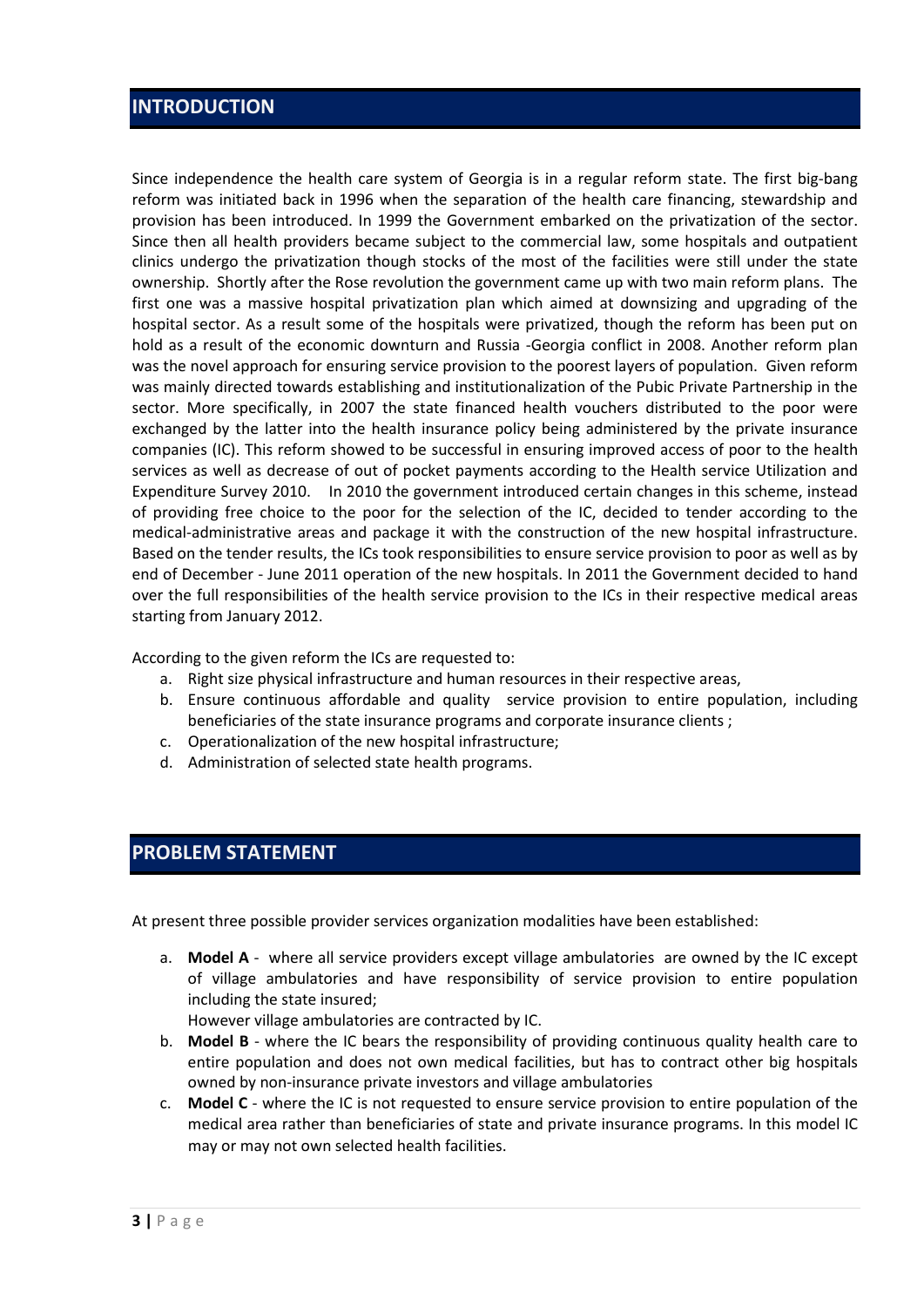In order to ensure quality and comprehensive health service provision to the population in respective geographical areas Health System Operators (HSO) are required to organize services in a way that meets stated objectives.

The international evidence suggests that integration of services is the most effective model that produces quality continuous health services. An integrated delivery system (IDS) is a network of health care providers and organizations which provides or arranges to provide a coordinated continuum of services to a defined population and is willing to be held clinically and fiscally accountable for the clinical outcomes and health status of the population served. IDS may own or could be closely aligned with an insurance product.

The IDS represents a vertically integrated structure, that is, it brings together healthcare organizations such as hospitals, medical groups and other service providers, uses aligned incentives and is frequently linked to insurance plans.

Main objectives of the IDS are quality improvement and cost reduction. Specifically, i)Reducing administrative/overhead costs; ii) Sharing risk; iii) Eliminating cost-shifting; iv) Outcomes management and continuous quality improvement; v) Reducing inappropriate and unnecessary resource use; vi) Efficient use of capital and technology. . Integration can enable the system, through coordinated activities, to meet the same level of demand with less capacity than that required by individual facilities. A larger scale of operations also allows for increased productivity, lower staffing requirements and reduced unit costs through joint activities.

### <span id="page-3-0"></span>**RESEARCH OBJECTIVE**

In order to meet stated objectives two types of surveys were administered. The first one was Health expenditure and Utilization Survey (quantitative tool) and the second, qualitative survey with the overall purpose to describe different service provision modalities as they are formed at present and analyse

| <b>INTEGRATION OF FUNCTIONS</b> |                | <b>MODEL A</b> |                | <b>MODEL B</b> |                | <b>MODEL C</b> |     |     |
|---------------------------------|----------------|----------------|----------------|----------------|----------------|----------------|-----|-----|
| Organization                    |                | PI             |                | FR.            |                | FR.            |     |     |
| Management                      | ı              |                | <b>FR</b>      |                |                | <b>FR</b>      |     |     |
| Finance                         | PI             |                | FR.            |                |                |                |     | FR. |
| <b>Medical Management</b>       | PI             |                | FR.            |                |                |                | FR. |     |
| <b>Clinical Management</b>      | PI             |                | <b>FR</b>      |                | <b>FR</b>      |                |     |     |
| <b>STATUS OF INTEGRATION</b>    | PI             |                |                | <b>FR</b>      | <b>FR</b>      |                |     |     |
|                                 |                |                |                |                |                |                |     |     |
| TOTAL HEALTH EXPENDITURE        | N <sub>1</sub> | IN             | N <sub>1</sub> | IN             | N <sub>1</sub> | IN             |     |     |
| <b>THE</b>                      | н              | L              | L              | н              | т              | н              |     |     |
| OP                              | н              | L              | L              | н              | L              | н              |     |     |
| Pharmaceutical                  | H              | L              | L              | H              | L              | н              |     |     |
| <b>Hospital</b>                 | н              | г              | п              | н              | г              | н              |     |     |

its implication on populations' access, affordability and satisfaction. The latter carefully assessed three different institutional modalities of health service provision schemes. analysed strength and weaknesses of each model. The research revealed that The Governance, management, finance, organization of medical and clinical management alongside with quality assurance measures applied by the Models defines degree of integration. The latter in its terms effects access and affordability of services for the population. The Table 6 clearly illustrates that Model A, though being partially integrated, ensures financial

access to the health services for insured patients whereas other two models with fragmented governance, management and service provision fail to optimize expenditures. This is evident by the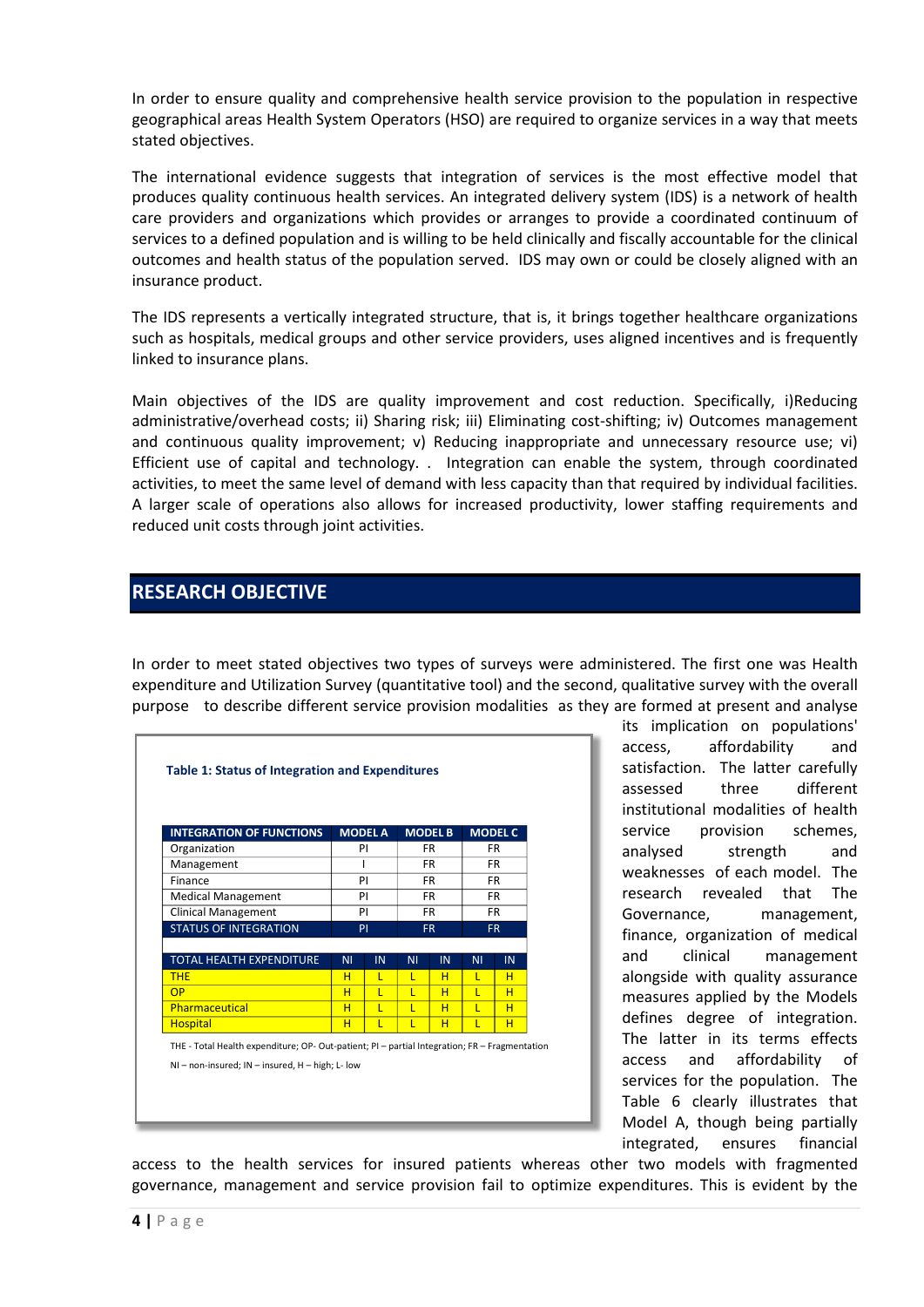average per case expenditures for hospital and out-patient services. In this dimension Model A has certain comparative advantage over its comparators.

In order to justify reliability of above stated findings in the second phase of research the decision was made to study in addition two "Model A" districts operated by **different** Health Operators (Insurance Companies). The comparison of results can reveal whether degree of integration affordability and access to services.

With this objective in mind the local health expenditure and utilization survey along with qualitative research on service organization and assessment of degree of integration was carried out.

# <span id="page-4-0"></span>**ANALYSIS OF LEVEL OF SERVICE INTEGRATION**

#### <span id="page-4-1"></span>**HEALTH SERVICE PROVIDERS, OWNERSHIP AND STRUCTURAL INTEGRATION**

Model A represents a typical district health provision system. The model is governed by the Health System Operator (HSO). It owns and operates one general hospital with the bed capacity of  $15 - 60$ beds. The services from district policlinic which was a separate legal entity has been merged and consolidated in the district hospitals. All diagnostic services, women's consultation and emergency ambulance services (EMS) are also integrated in the hospital and owned by the HSOs.

Though village ambulatories remain as separate legal entities, are contracted by the HSOs for the provision of outpatient services to the population close to their residence. All village ambulatories are



staffed with certified Family Physicians and Family nurses and fully equipped.

The Referral Hospitals (RH) is not part of the model and thus the HSOs do not have any formal relationship with them to ensure patient transfer for specialized qualified services when deemed necessary. In cases if the patient is insured, transportation and following treatment of patients are organized by respective Insurance Company and the HSO does not have any decision making power.

In case of non-insured patients, according to the MOLHSA regulations the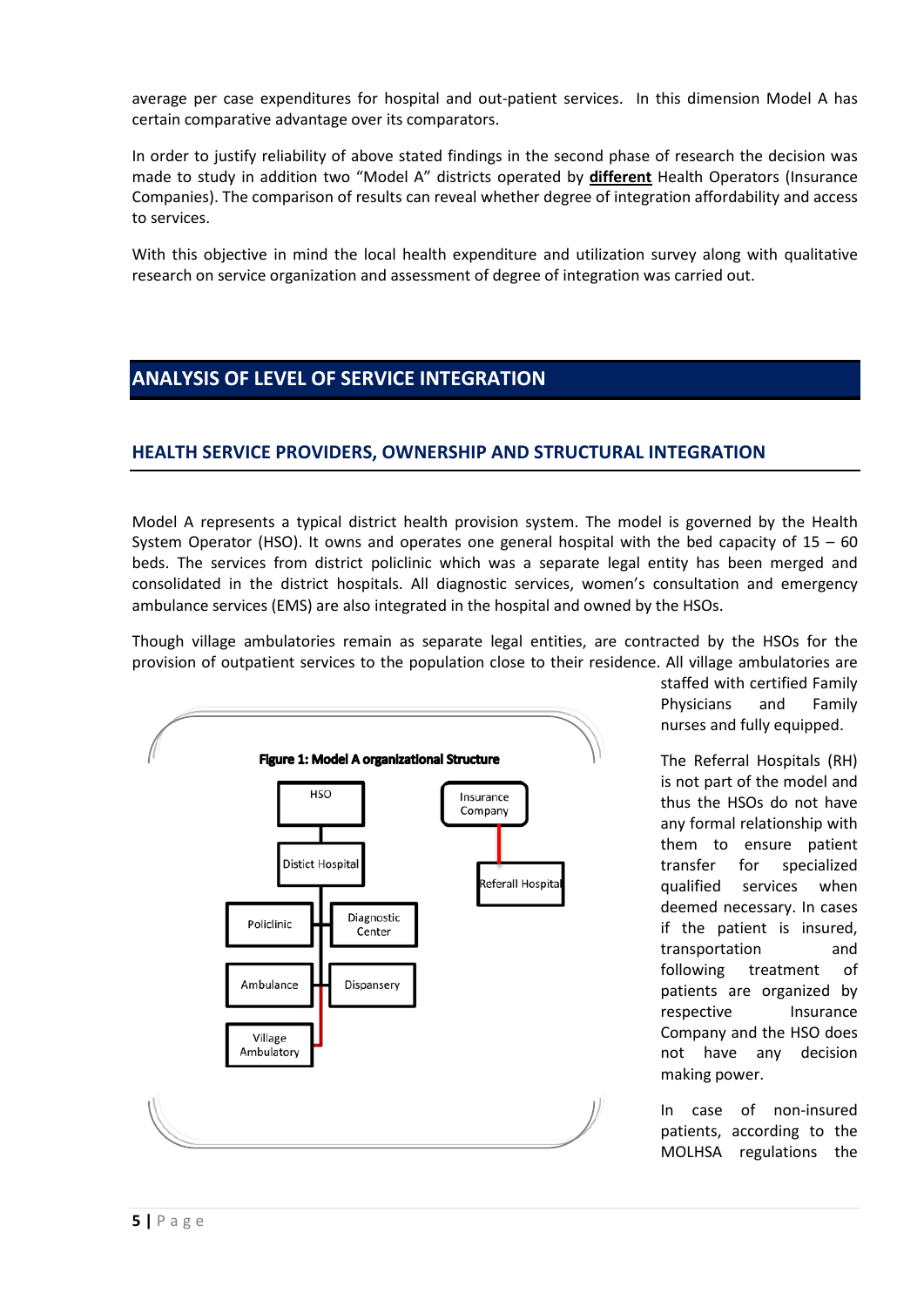hospital is requested to contact "Medical Catastrophic Services" which organizes transfer of patients to the specialized referral hospital. This rule is applicable only in case of hospitalized patients whereas for non-hospitalized ones are transferred to RH by the EMS of the HSO.

#### <span id="page-5-0"></span>**DEGREE OF INTEGRATION**

| <b>CHARACTERISTICS</b>                      | <b>DISTRICT 1</b>                | <b>DISTRICT 2</b> | <b>DISTRICT 3</b> |
|---------------------------------------------|----------------------------------|-------------------|-------------------|
| <b>FINANCE</b>                              |                                  |                   |                   |
| Integration of financial streams            | Yes                              | Yes               | Yes               |
| on each level                               |                                  |                   |                   |
| <b>Capitation Funding</b>                   | Yes                              | No(Yes)           | No                |
| Other Methods of                            | <b>No</b>                        | No                | No                |
| reimbursement                               |                                  |                   |                   |
| Incentives                                  | <b>No</b>                        | No                | No                |
| <b>MEDICAL MANAGEMENT</b>                   |                                  |                   |                   |
| Case Management                             | Yes                              | Yes               | Yes               |
| Disease Management                          | No (Yes For Certain<br>Diseases) | N <sub>0</sub>    | N <sub>0</sub>    |
| Discharge Management                        | Yes                              | Yes               | Yes               |
| Referral Management                         | Yes                              | Yes               | Yes               |
| <b>Pharmaceutical Management</b>            | Yes                              | Yes               | N <sub>0</sub>    |
| <b>Utilization Management</b>               | Yes                              | Yes               | Yes               |
| <b>QUALITY MANAGEMENT</b>                   |                                  |                   |                   |
| <b>Quality Assurance Teams</b><br>available | Yes                              | Yes               | Yes               |
| QA team members trained (                   | <b>No</b>                        | No                | No                |
| specific training)                          |                                  |                   |                   |
| QA strategy and plan available              | No (Yes)                         | No                | No                |
| QA methodological guidelines<br>available   | N <sub>0</sub>                   | N <sub>0</sub>    | N <sub>0</sub>    |
| QA performance metrics<br>maintained        | <b>No</b>                        | No                | No                |
| <b>CLINICAL MANAGEMENT</b>                  |                                  |                   |                   |
| <b>Guidelines and Protocols</b>             | Yes                              | Yes               | Yes               |
| Performance Management                      | Yes                              | Yes               | Yes               |
| Team approach to coordination               | <b>No</b>                        | No                | No                |
| of care                                     |                                  |                   |                   |
| <b>SUMMARY</b>                              | <b>Partially Integrated</b>      | <b>Partially</b>  | <b>Partially</b>  |
|                                             |                                  | Integrated        | Integrated        |

#### **Table 2: Degree of Integration**

Assessment of the main functions of the model in all studied districts revealed that Model A is partially integrated and integrates all financial resources, receives funding on the capitated basis, practices elements of medical management such as case management, discharge management, utilization and pharmaceutical management.

Moreover, the model has established service quality assurance mechanism, though not yet fully implemented, uses clinical guidelines and protocols as well as monitors compliance and measures performance.

The level of integration achieved at present in the Model A positions it to be more efficient and effective in delivering services to population.

## <span id="page-5-1"></span>**ANALYSIS OF TOTAL HEALTH EXPENDITURE**

The difference in total per capita health expenditure by districts with Model A represents only 1-2 GEL per capita per year. It is notable that about 15% - 20% is spent on outpatient services. Though still low it is higher compared to other two models.

The share of expenditures on medicines remains to be the higher cost center in all three models, however "Model A" demonstrates lower expenditures (40% - 45%) in comparison to Model B and Model C (54% and 52% respectively).

Another comparative advantage of the Model A is proved by lower share of in-patient expenditures (5%-6%) in contrast to other two models where the share of total hospital expenditure represents 14%.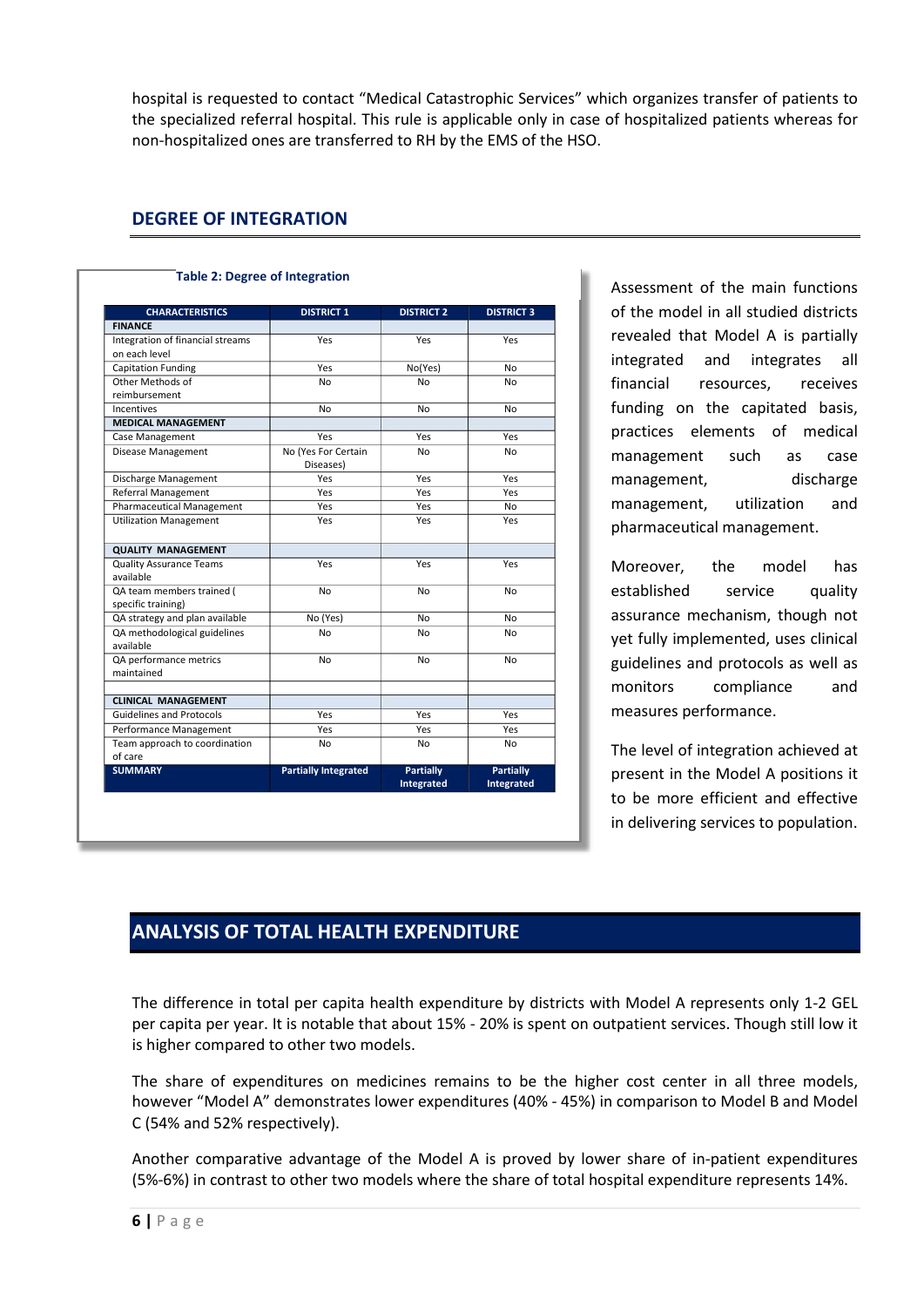





Thus the patients in Model A spend almost three times less on in-patient services than in other two models.

The study also revealed that trends for per capita expenditures on different types of services are similar in Model A for non-insured (NI) and Insured (IN) Individuals (Figure4). Namely, non- insured spend i) more on out-patient services, iii) less on in-patient services and more on medicines in the Model A than in other two models.

This speaks about either higher utilization of outpatient services, or higher costs of services. The reasons behind the finding will be discussed further in the report.

The latter can be explained by better prescription practices based on utilization of clinical protocols and recently introduced quality assurance mechanisms in Model A.

On average higher outpatient expenditures are observed in Model A for insured (Figure 5) compared to other two models. The latter could possibly be explained by higher utilization of these services and higher costs of treatment, ability of the model to maximize utilization of serves as well as provision of treatment at the outpatient level.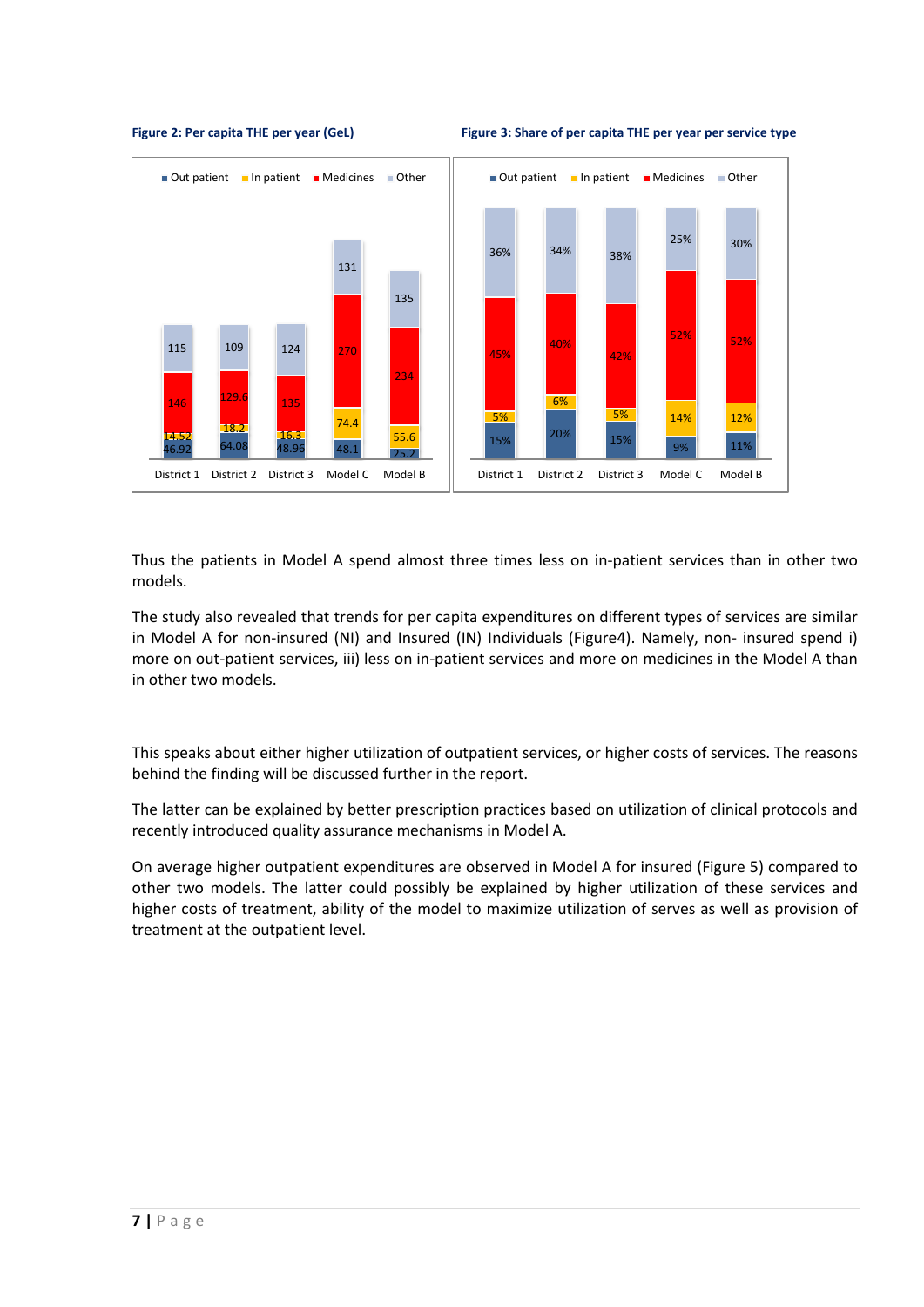

#### **Figure 4: Per Capita expenditure per month per insurance status**

Triangulation of findings from both quantitated and qualitative surveys revealed:

- Utilization of outpatient services in Model A represents 60% for insured and 45% for noninsured, which is higher than in Model C for both insured and non-insured ( Insured 48% and non-insured 35%) and higher than in Model B ( 41% insured and 32% non-insured).
- Both insured and non- insured receive their first consultation with specialist working at the outpatient settings in the Model A and Model B, while in Model C for the first consultation both types of patients more utilize family physicians and specialists at the policlinic level. In case of Model A patients referring to the specialists at hospitals is explained with the setup of the system, policlinic department being fully integrated into the hospital structure, thus the outpatient department of the hospital is considered as a first point of contact. The village ambulatory level is bypassed by the patient and first contact place is outpatient department of hospitals. This health seeking behavior may somewhat explain high level of expenditures for the outpatient services in Model A.
- 84% of insured patients in Model A are officially referred by physicians for additional services, whereas in Model B and Model C this represents only 42% and 46% respectively. The secondary consultations for insured patients are the lowest in the Model A. Ability to manage outpatient referrals has been confirmed by the qualitative study as well. The Model A widely applies case management practice for insured patients. The non-insured mostly apply self -prescribing practices in all three models. Patients seek the first consultation with the specialists at hospital's outpatient department and are officially referred for additional services. The latter speaks about Model A introducing the gate keeping function.
- The lowest average per case expenditure on total outpatient services including the diagnostic services has been recorded in all three districts operating under Model A for insured patients (Table #3). Though it is notable that for non- insured average outpatient expenditure per case is almost 1.3 times higher than for insured, possibly due to hyper-diagnostics as referrals for the secondary consultations are 1.5 times higher for non-insured than for insured. The Model A utilizes different price lists for insured and non-insured and is selective in applying case management practices for outpatient services.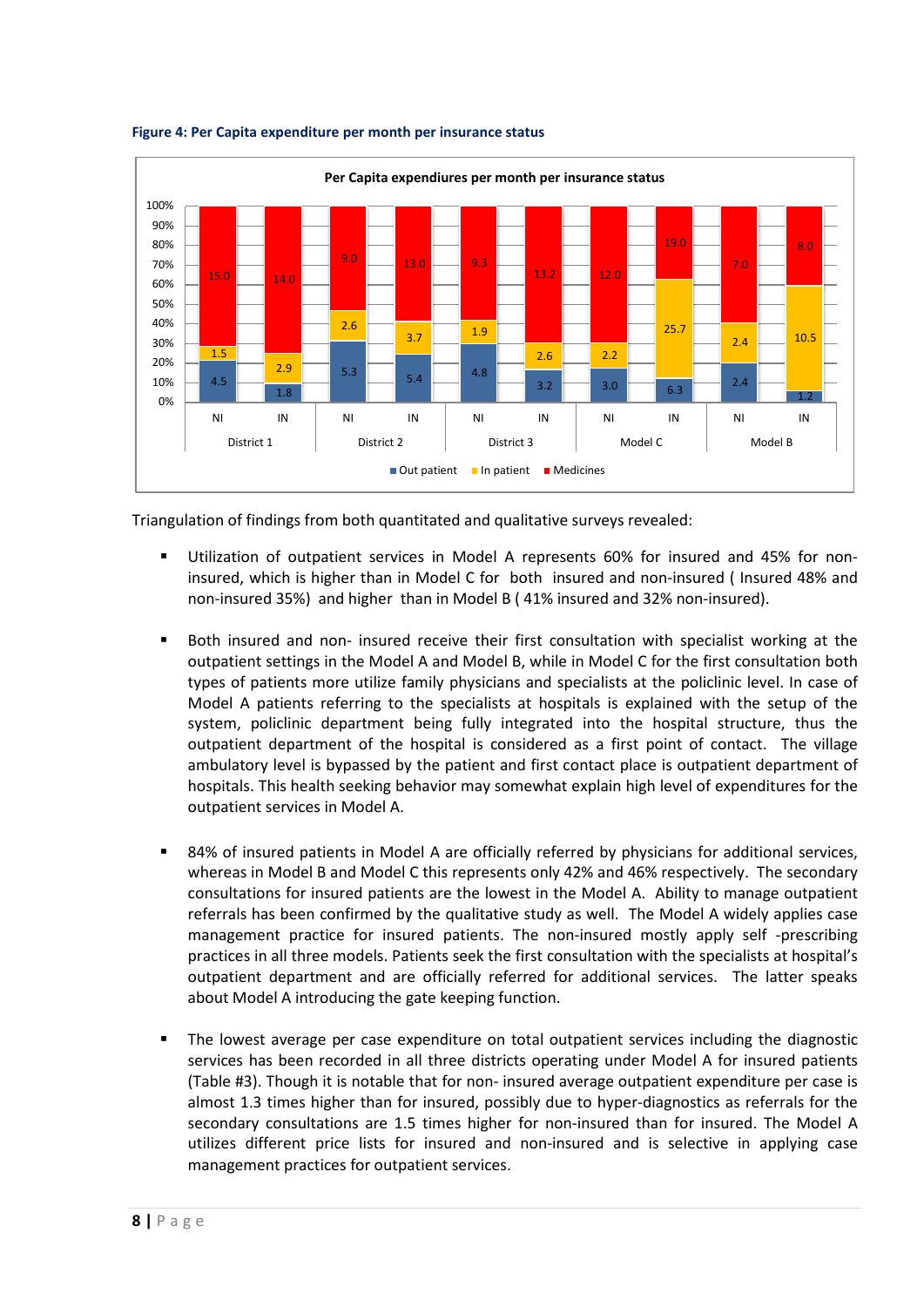#### **Table 3: Average expenditures per case by insurance status**

|                        | <b>District 1</b> |       |           | <b>District 2</b><br><b>District 3</b> |           | <b>Model C</b> |       | <b>Model B</b> |           |        |
|------------------------|-------------------|-------|-----------|----------------------------------------|-----------|----------------|-------|----------------|-----------|--------|
|                        | <b>NI</b>         | IN    | <b>NI</b> | IN                                     | <b>NI</b> | IN             | ΝI    | IN             | <b>NI</b> | IN     |
| Out patient<br>(total) | 79,0              | 56,0  | 97,7      | 78,0                                   | 82,3      | 67,5           | 62,1  | 121,0          | 54,0      | 84,0   |
| Consultations          | 18,0              | 18,0  | 44,2      | 44.4                                   | 22,4      | 22,5           | 17,2  | 21.7           | 20,0      | 26,3   |
| <b>Diagnostics</b>     | 61,4              | 38,0  | 53,3      | 48,0                                   | 66,2      | 42,7           | 45,1  | 99,8           | 35,0      | 47,0   |
| In patient             | 334,0             | 109,2 | 350,8     | 289,8                                  | 346.7     | 234,6          | 774.4 | 3 0 5 0 . 5    | 509.5     | 1469,2 |

- Notably, in both, Model C and Model B hospital expenditures as well as its share in total health expenditure is higher for insured than non-insured individuals, while in Model A it is almost twice lower for insured compared to non-insured.
- According to the findings of the outpatient expenditures, the Model A seems to practice gate keeping and case management in order to minimize expenditures on in-patient services for insured, while other two models see the insured patient as main source of revenue and lack cost efficiency concerns in prescribing hospital services.
- Moreover, in Model B and Model C, inpatient services for insured are mostly managed by the insurance companies, whereas in Model A cases are first managed by physicians and then approved by the Insurance Company. It is evident that physician managed referrals and illness cases results in filtering unnecessary services as well as hospitalizations**. Notably, the Model A better utilizes modern treatment guidelines (though still few), invests more in workforce development and attempts to monitor guideline compliance through its quality assurance system which is not the case in two other models.**
- Apart from above, the Model A being the sole provider of services in geographical area, ensures wide spectrum of basic health services for the entire population thus increases access to services not only for insured but for non-insured particularly. The latter results in mobilizing resourced from insurance companies, state as well as from the non-insured population thus achieving economy of scale and consequently maintaining relatively low service price.
- All above reasons explain why **expenditure on average hospitalization case in Model A is almost 4 times lower compared to Model C and 2 times lower than in Model B.**
- Pharmaceutical expenditures remain as main cost center in the structure of the total health expenditures (Figure 2 and Figure 3). The highest per capita pharmaceutical expenditure per year is recorded in Model C and a Model B as a share of total health expenditure. In general in all three models pharmaceutical expenditure is more than 40% of total health expenditure. High pharmaceutical expenditures in all three models could probably be reliant on utilization and prescription patterns**. Insured spend more in real terms in Model C and Model B, while the Model A exhibits the lowest expenditures for insured.**
- The utilization of pharmaceuticals is over 62% in all three models regardless of insurance status (Figure 5). Out of those who did not purchase medicines over 63% names cost to be a major barrier. Non-Insured mainly enjoy self- prescription practices while physician prescriptions are practiced for insured. On the one hand, the highest rate of physician prescribed utilization of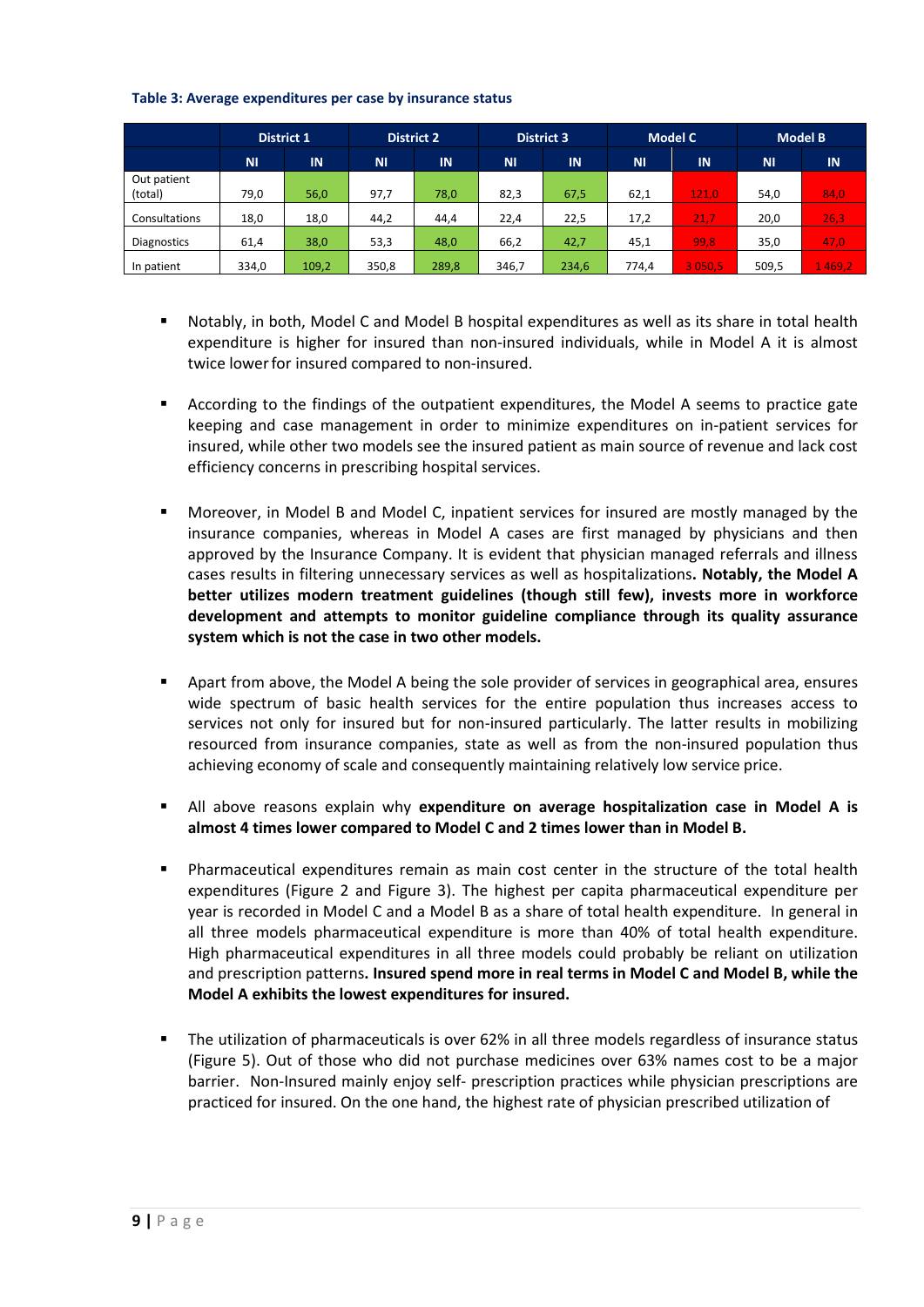#### **Figure 5: Utilization of Medicines**



medicines is recorded in Model A for insured and on the other hand insured in Model A enjoys fewer expenses on medicines compared to other models. These findings echoes qualitative study findings about **Model A** practicing a **higher level of medical management**. The worrisome is the fact that **noninsured are not treated equally as insured in none of the assessed models resulting in high expenditures and low access to medicines.**

# <span id="page-9-0"></span>**SUMMARY OF TOTAL HEALH EXENDITURES BY MODELS**

For better visualization of expenditures per model all types of health expenditures were summarized for all three models. According to the level of total health expenditure Model C is prevailing other two models. However analysis of expenditures within the model per insurance status characterizes the Model A as the best model able to manage expenditures of insured.

| <b>Expenditure</b>       | <b>MODEL A</b> |    |    | <b>MODEL B</b> | <b>MODEL C</b> |    |  |
|--------------------------|----------------|----|----|----------------|----------------|----|--|
|                          | ΝI             | IN | ΝI | IN             | ΝI             | IN |  |
| Total health expenditure | н              |    |    | н              |                | н  |  |
| Out-patient              | н              |    |    | н              |                | н  |  |
| Pharmaceutical           | н              |    |    | н              |                | н  |  |
| Hospital                 | н              |    |    | н              |                | Н  |  |

| Table 4: Total per capita Health expenditure per year per insurance status |  |  |
|----------------------------------------------------------------------------|--|--|
|----------------------------------------------------------------------------|--|--|

In summary Model A demonstrates better access and affordability of services for both insured and noninsured individuals compared to other two models, however there is still a significant room for further research and improvements.